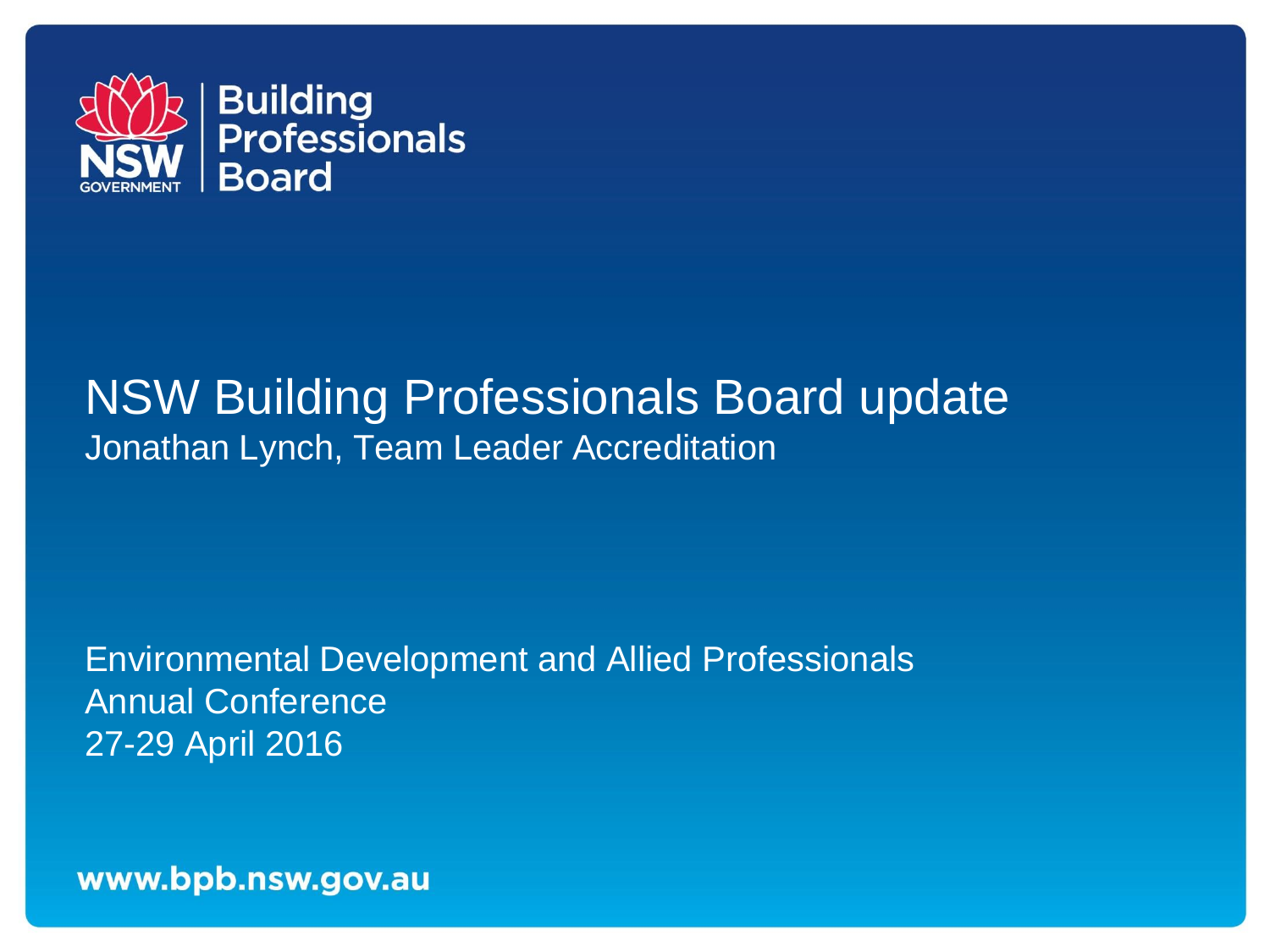#### Today's presentation

- BPB in 2016
- Recent achievements
- Certifiers in NSW
- Priorities for BPB
- Opportunities to get involved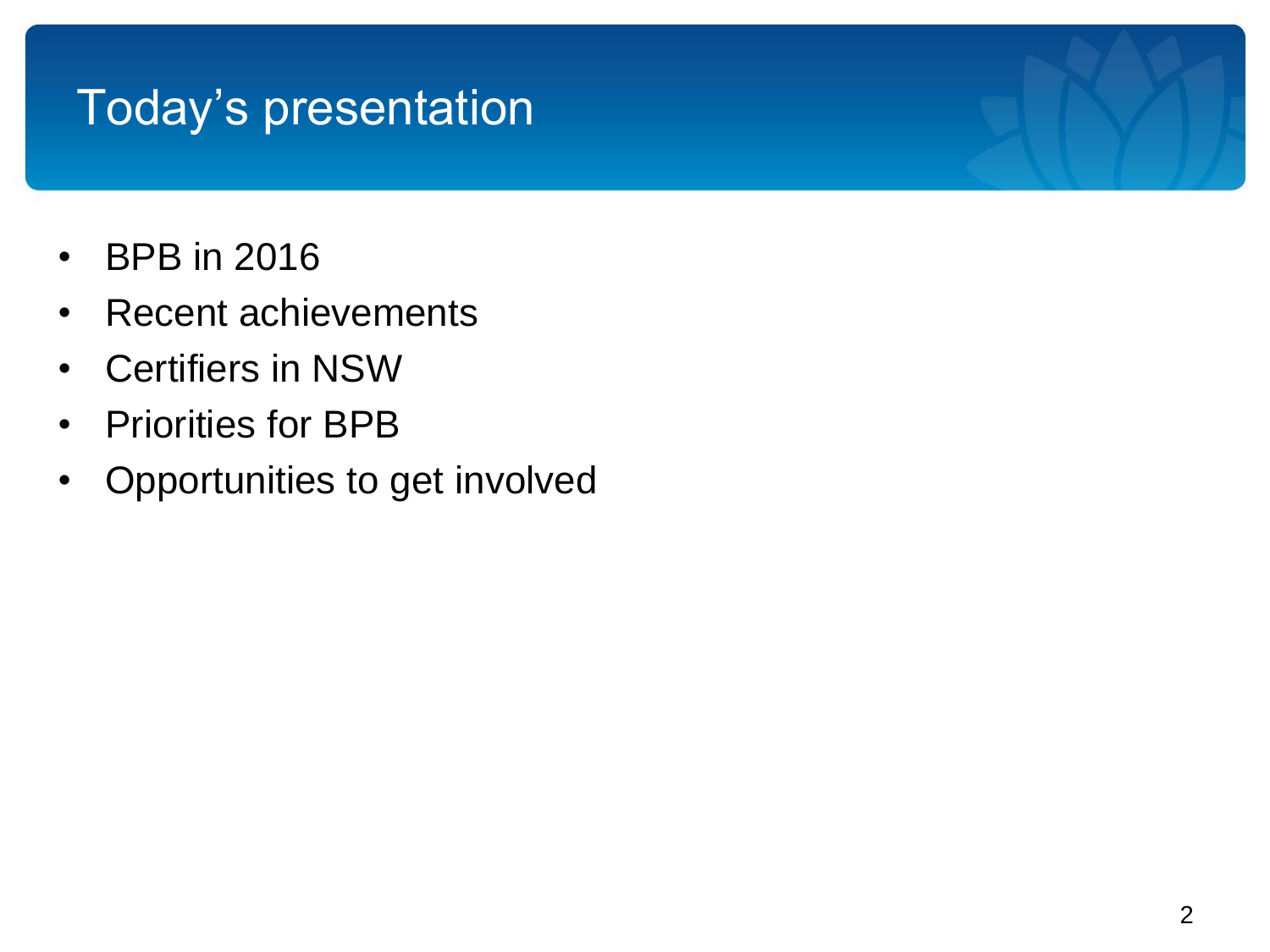

The current Board has served for nearly three years now. It's focused on **listening to and understanding the concerns and suggestions of certifiers and councils** to provide better support.

- The Board now operates as part of Fair Trading and reports to the Minister for Innovation and Better Regulation.
- We continue to improve service delivery, education, certifier supply and efficiency in accreditation and investigations.
- Despite resource constraints we're achieving in these areas whilst awaiting the Government's response to the Building Professionals Act Review.
- Our ambitious targets for 2016 aim to support certifiers and keep improving the certification system.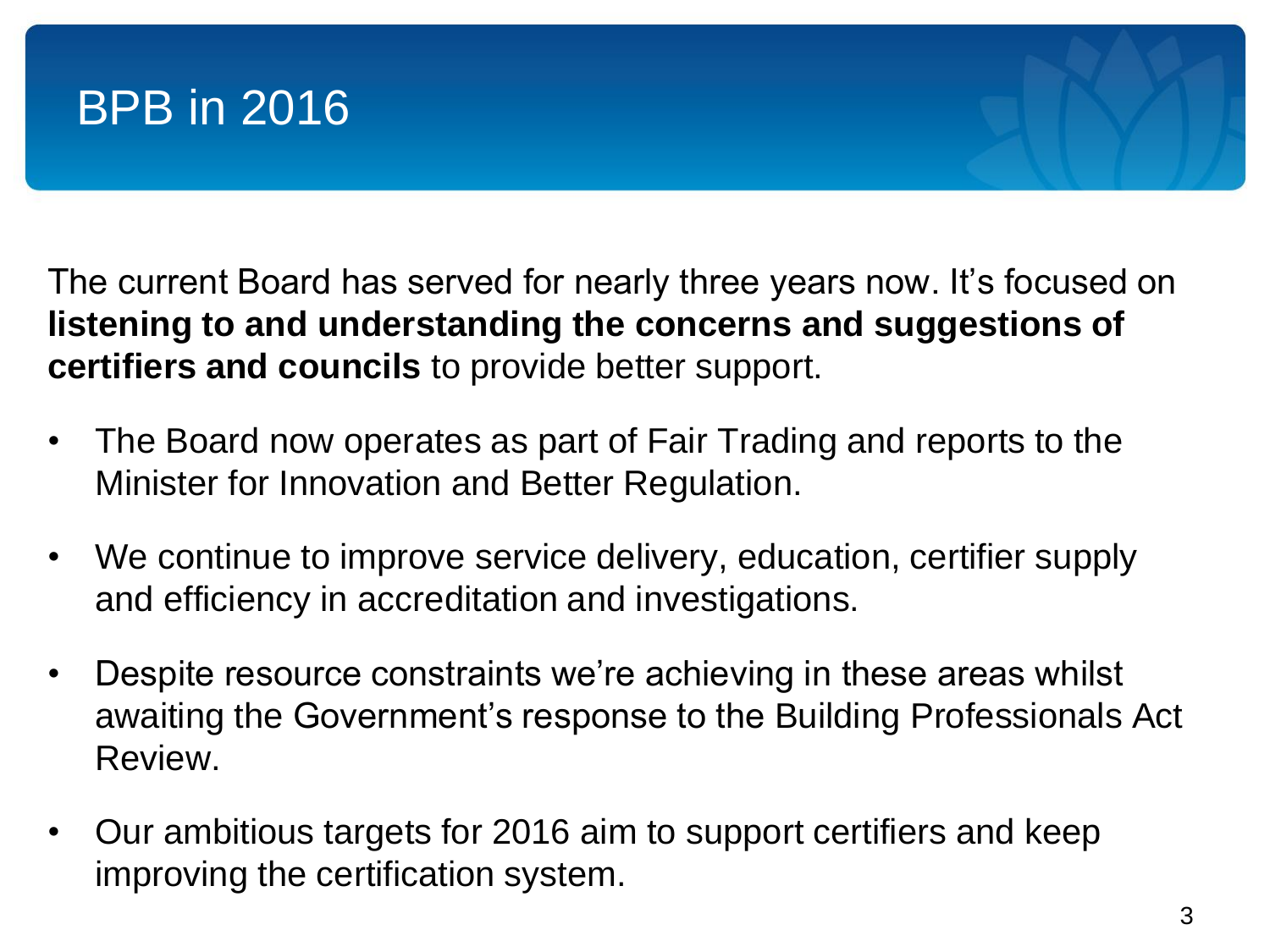#### BPB in 2016: our vision and mission

Vision: NSW has an effective and sustainable certification system aligned to the agreed framework for building regulation and development control.

Mission: To improve compliance of building and subdivision work in NSW with the Building Code of Australia and requirements of the Environmental Planning and Assessment Act through implementation of a transparent, efficient, fair and effective system of accreditation, education, audit and investigation of building professionals.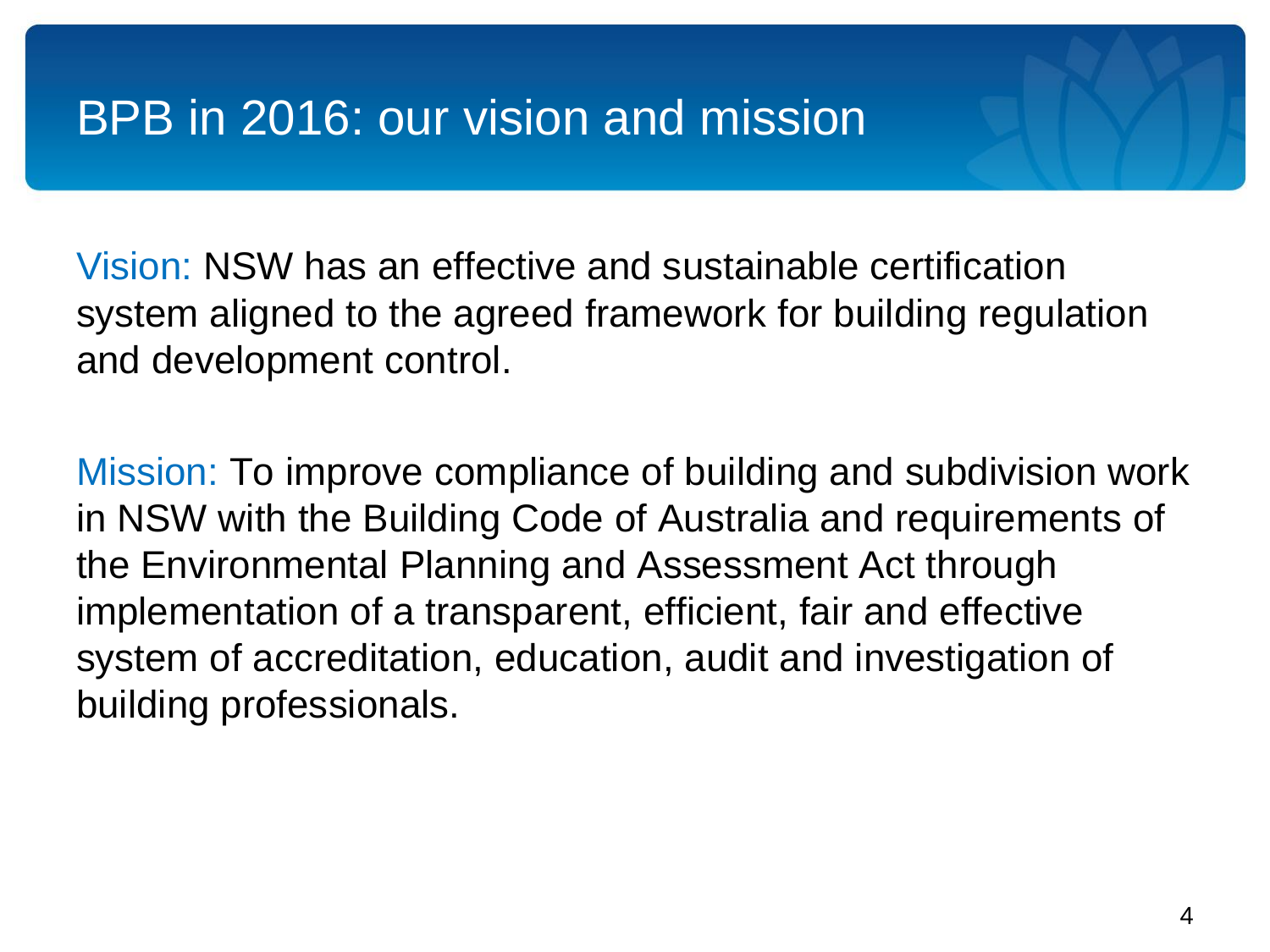#### Recent achievements: Policy and reform

- Administrative support to the independent review of the Building Professionals Act, including the regional roadshow to hear your views.
- Draft *Practice Guide for Accredited Certifiers*, and cooperative enforcement framework for councils and certifiers, developed over 18 months of collaboration with councils, certifiers, and industry – supported by BP Act review.
- Established a mandatory CPD course in complying development for all A1-A3 certifiers to:
	- $\circ$  reduce complaints about complying development (currently  $\sim$ 30% of complaints)
	- o increase knowledge and confidence in assessing complying development.
- Insurance Committee with industry membership to scope improved insurance model for certifiers. AAC has since launched 'Certicover' professional indemnity insurance.
- Regular practice advice (website and e-news): visitor numbers increased 56% from 2013-14 to 2014-15 following website relaunch.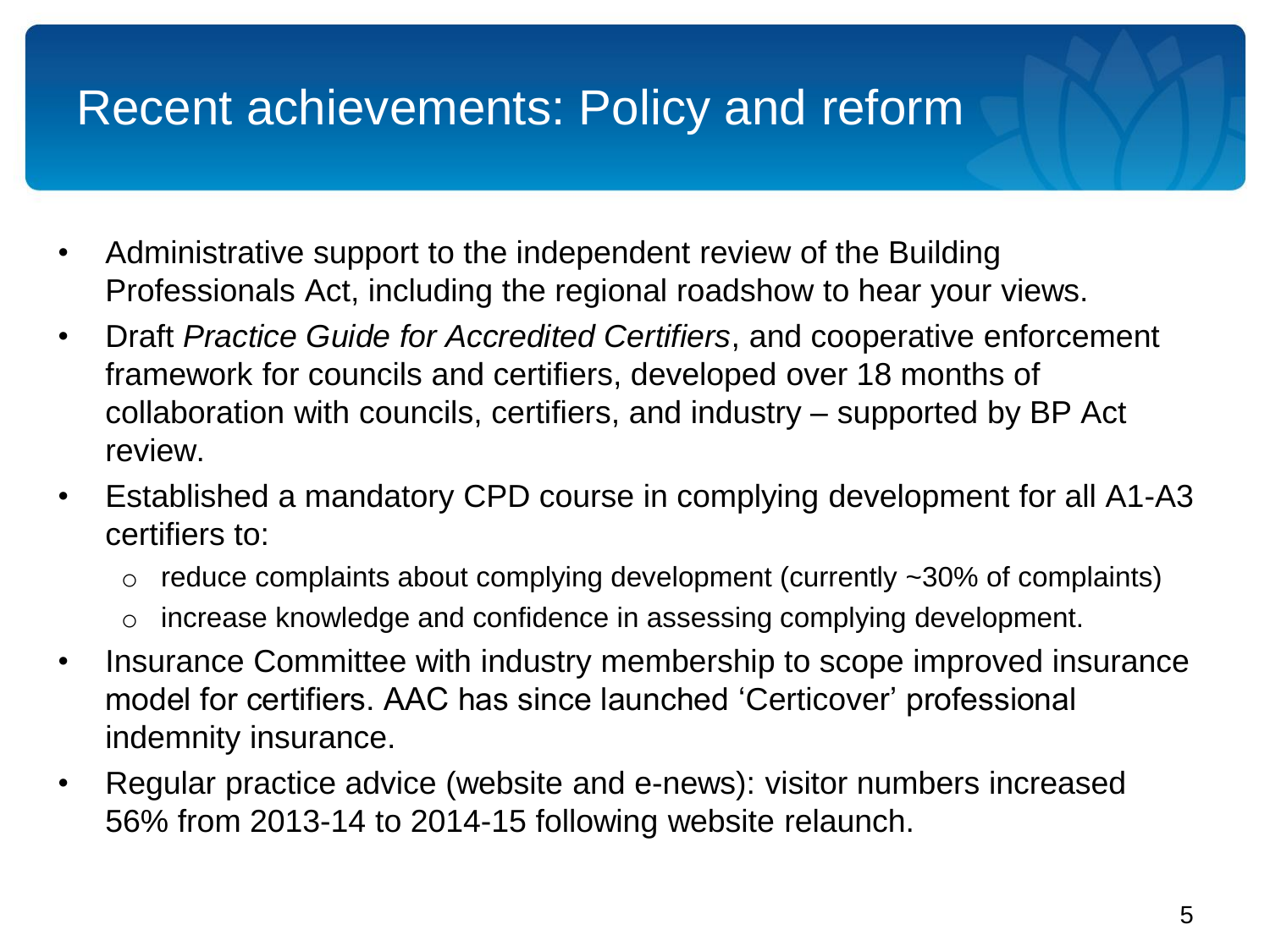#### Recent achievements: Accreditation

- Significantly faster processing: renewals 43% faster and new applications 35% faster (2014-15 compared to 2013-14).
- New pathways to accreditation:
	- o more qualifications recognised in Accreditation Scheme o recognition of nationally-accredited qualifications (pending).
- Swimming pool certification:
	- o accredited ~160 E1 swimming pool certifiers *no complaints about their work to date*
	- $\circ$  approved three education providers to deliver mandatory E1 course.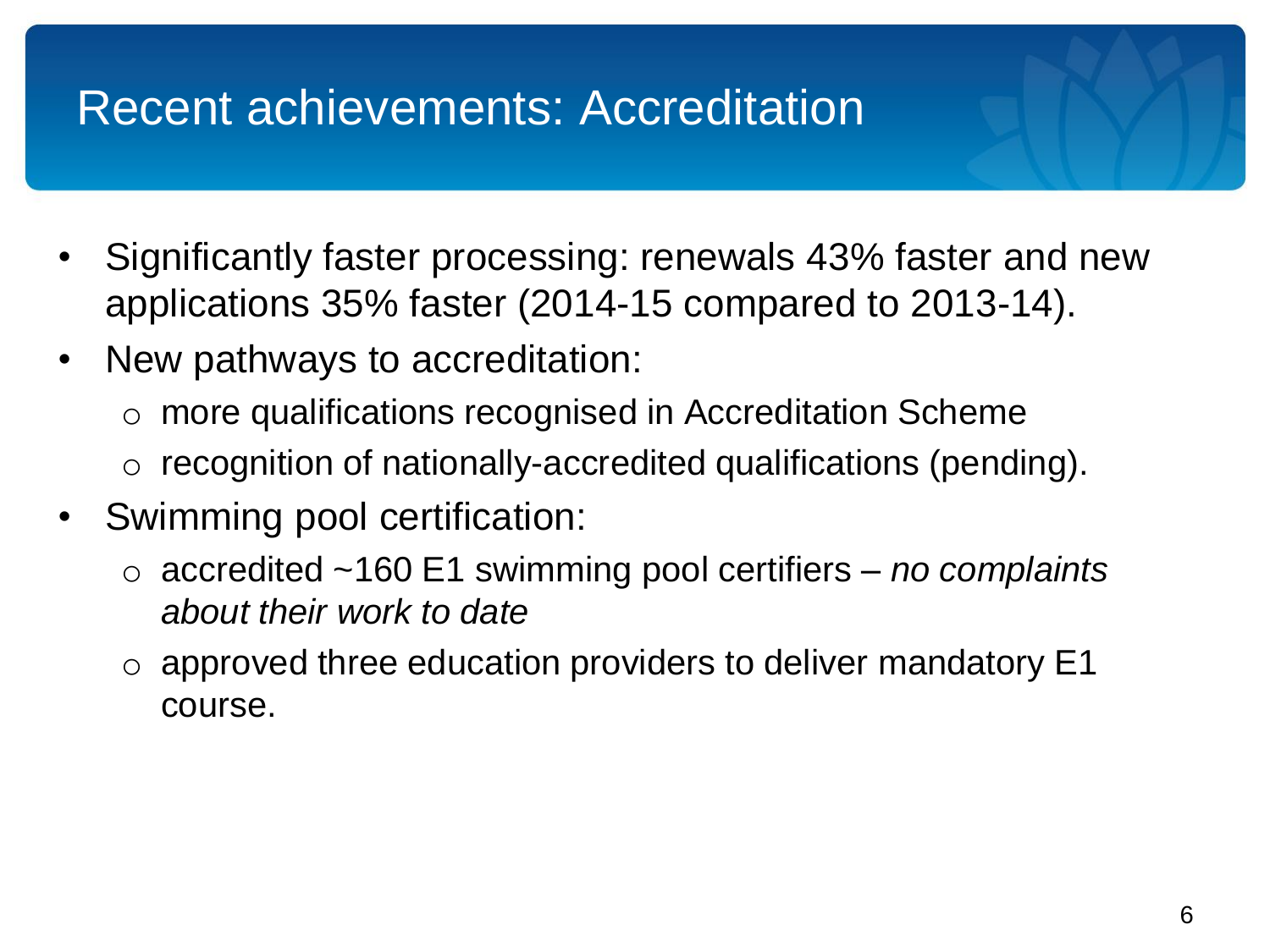#### Recent achievements: Investigations

- 140 complaints determined 2014-15
- Disciplinary Committee re-established mid-2015
- Holding certifiers accountable:
	- $\circ$  numerous fines, several \$10,000 and more
	- $\circ$  two recent cancellations of accreditation
	- $\circ$  more than 50 complaints determined by Committee.
- Disciplinary decisions also aim for behavioural change by imposing conditions on accreditation:
	- o completion of relevant education courses
	- o peer review of certificates/ determinations by another certifier
	- $\circ$  obtaining reports from other certifiers to guide determinations
	- $\circ$  periodic reporting to the Board.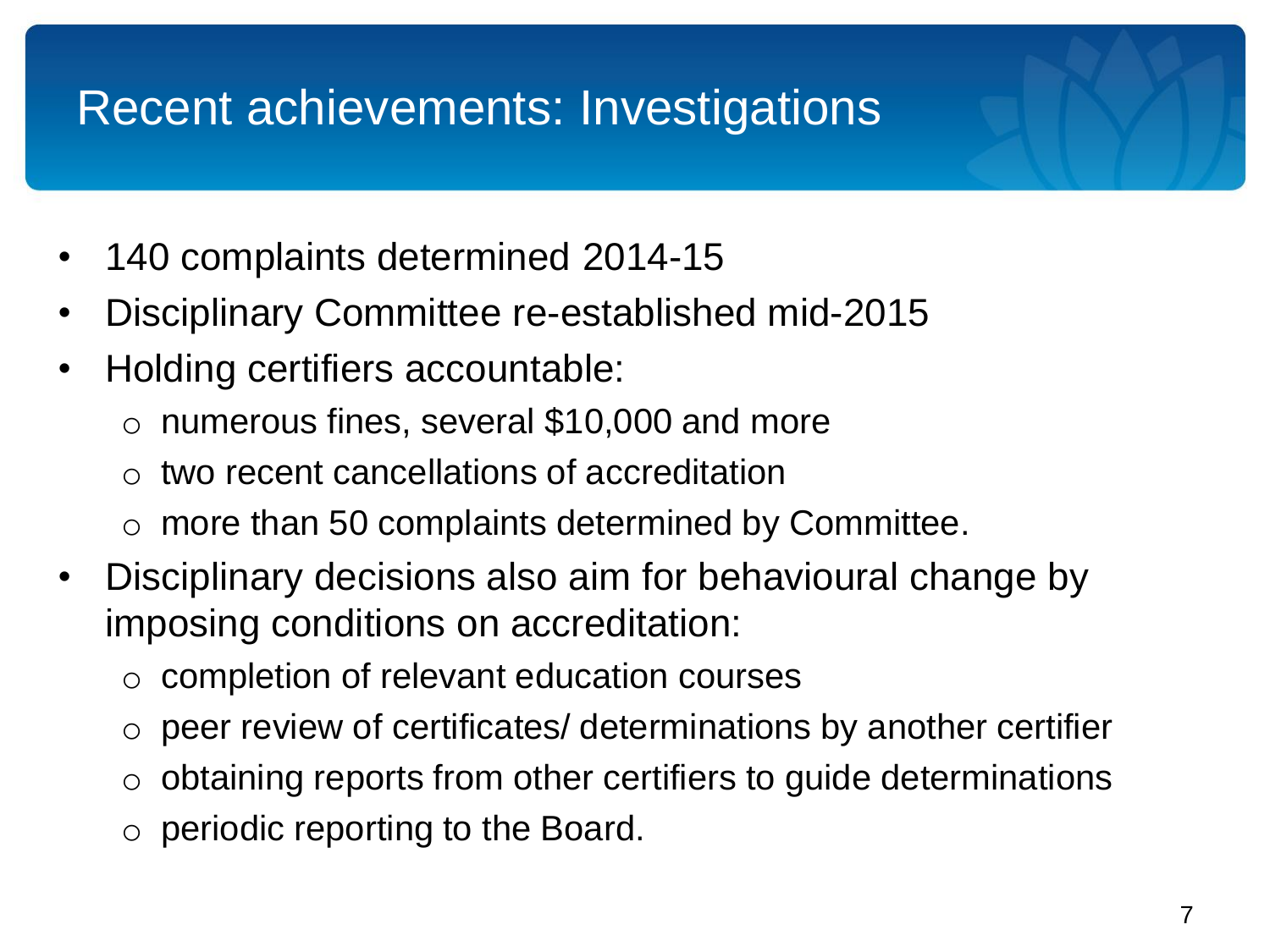## Economic significance of certification across NSW

Certification activity in NSW continues to grow each year.

- **\$34.1 billion** of new development was approved in 2014-15.
- **\$5.24 billion** of this was complying development (32% of approvals); up 58% since 2012-13.

**Private certifiers are issuing an increasingly greater proportion of certificates** e.g. 86% of complying development (~28% of all approvals) valued at nearly **\$4.8 billion** in 2014-15.

This included:

- 94% of applications for commercial, retail and office development
- 89% of applications for new houses
- 81% of applications for residential alterations/ additions.

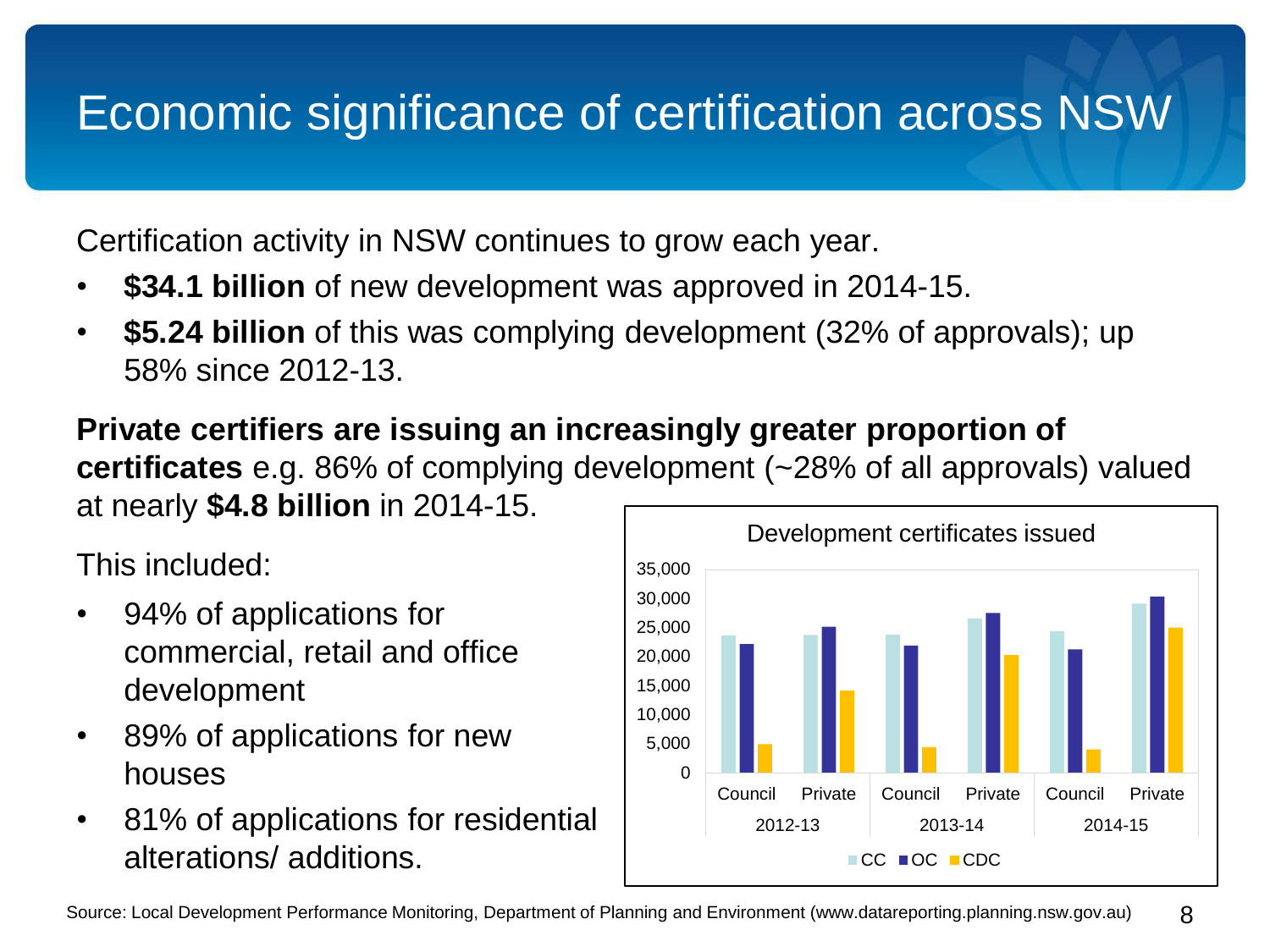# Population trends drive future certification needs in regional NSW

- Regional NSW needs **73,900 more new homes by 2021**, then another 54,200 by 2031 for 183,400 more people.
- Relatively elderly age structure: projections for minimal population growth and fewer people under 65.
- Dubbo trends:
	- $\circ$  more older people = need for aged care and health facilities
	- $\circ$  more single-person households = demand for apartments (in Dubbo, units sell faster than houses and have higher capital growth).
- Population trends also drive CPD/ education needs for certifiers and facilitate targeted delivery to local certification requirements.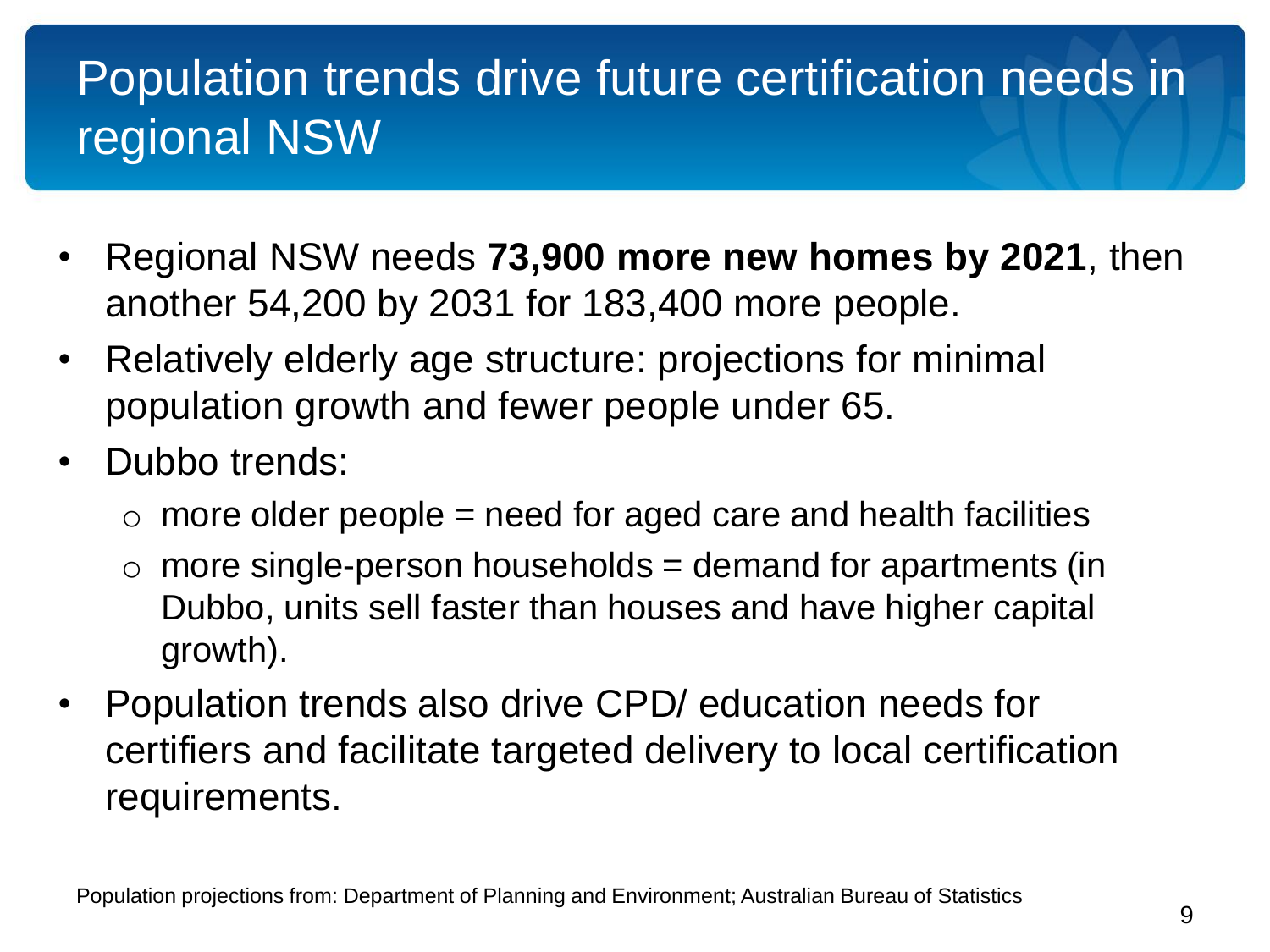## Priorities for BPB

- **Ensuring enough building surveyors in regional NSW**. Need to ensure enough certifiers will progress through the A categories to replace those who retire, particularly in regional areas.
- **Promoting independence in certification.**
- **Increasing community awareness** of the responsibilities of certifiers compared to builders, development applicants and councils.
- **Improving working relationships** between councils and private certifiers.
- **Supporting certifiers** with more targeted training and CPD.
- **Ensuring inspection and certification regime is risk-based and flexible** to meet future construction trends and methods.
- **Improving government agency coordination** on certification and building regulation.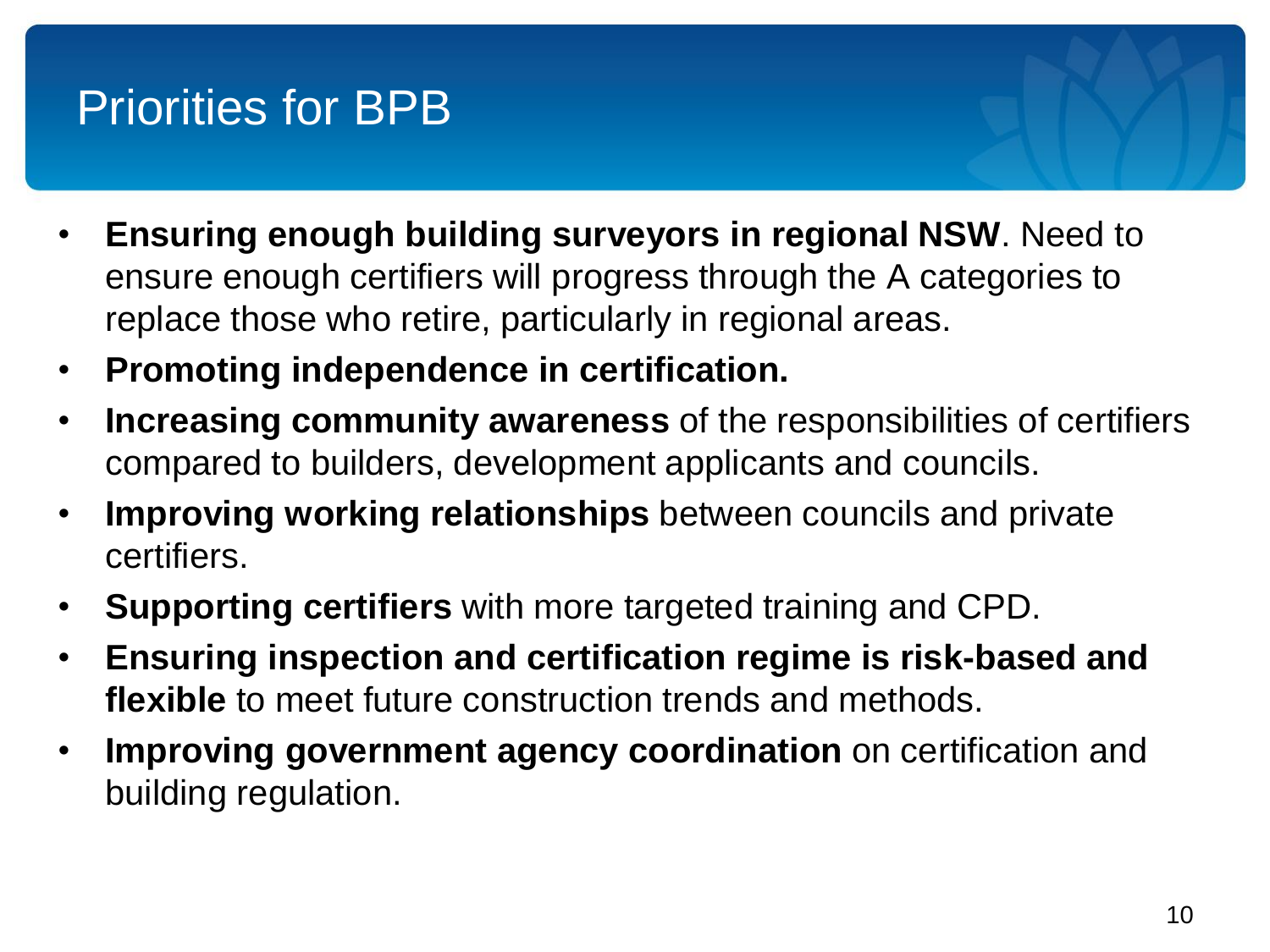#### Certifiers in NSW

- Generally, there are enough certifiers in NSW to meet *current* development demand, including new housing.
- 7% of recently-surveyed A-category certifiers intend to retire in the next 3-5 years…
- …but certifier numbers increase each year and the Board is committed to ensuring regional NSW has enough certifiers.

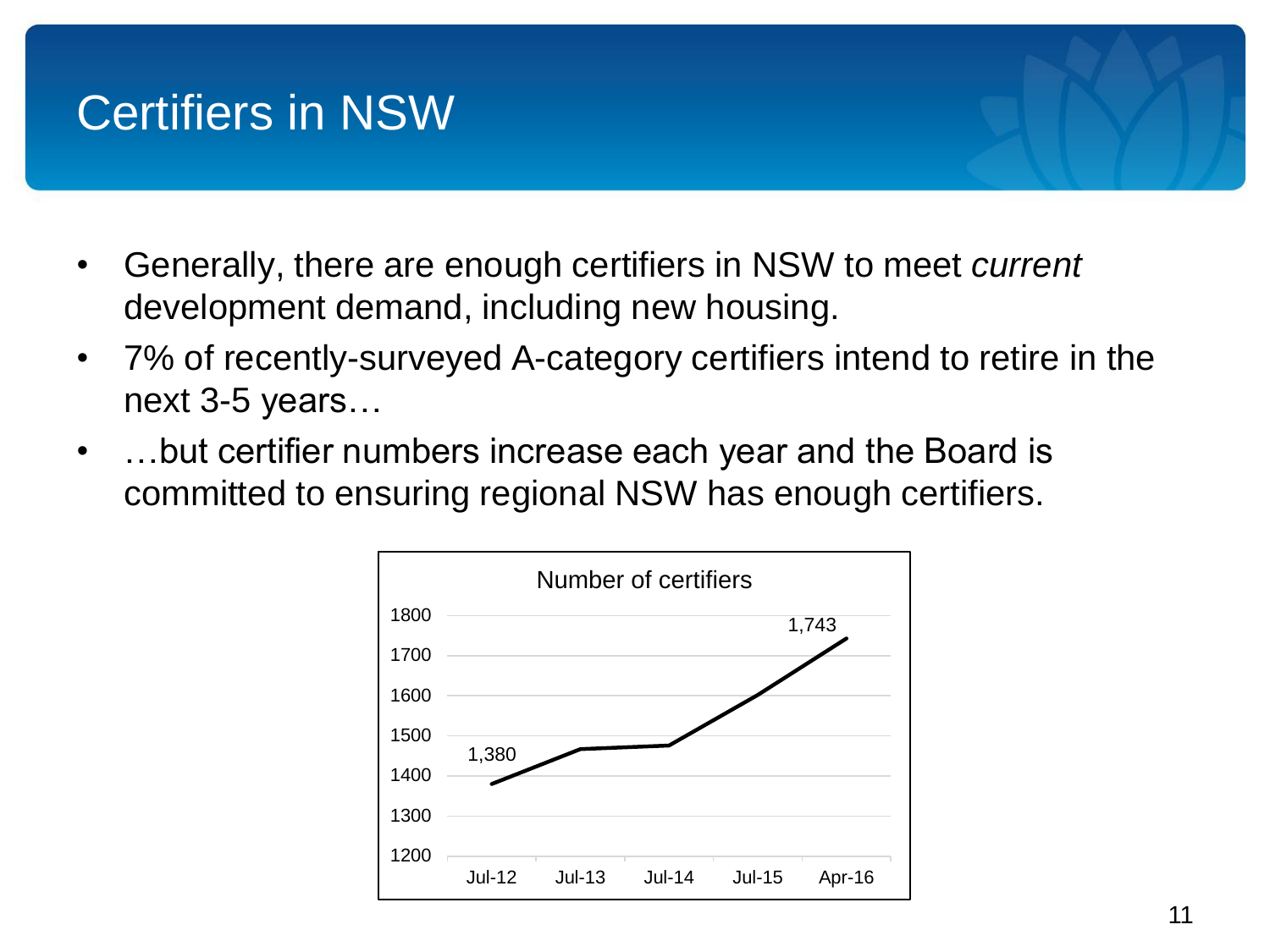# Certifiers in NSW: Age structure







- Private certifiers: slight shift in numbers towards younger age groups (opposite trend in council certifiers)
- Most B-E certifiers aged 40-59, but a good number of accredited engineers (C-categories) are under 40
- Data over last 18 months too early to confirm trends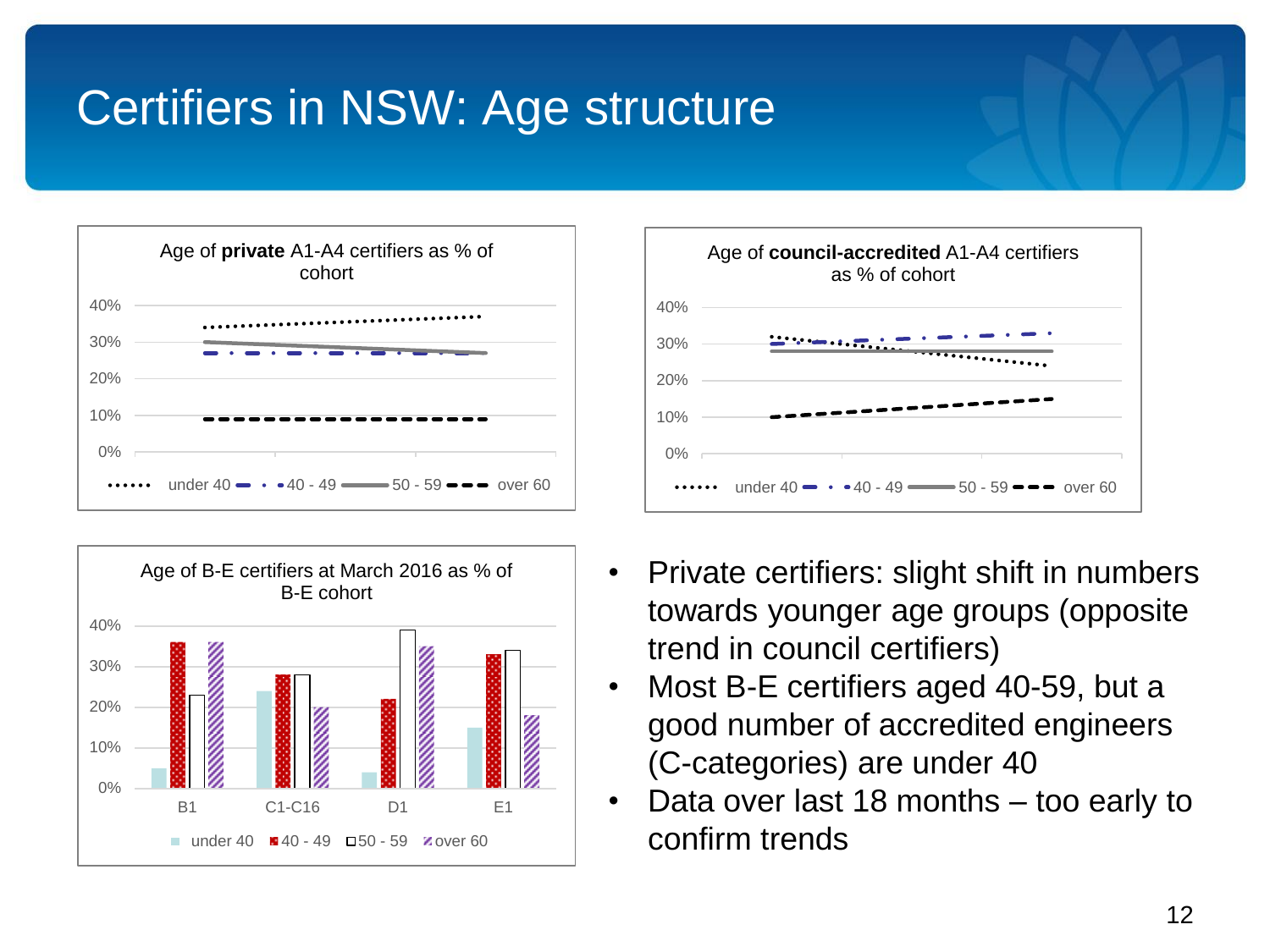## Priority: Supply of certifiers – *how many in EDAP western membership area?*



| <b>Council</b><br>certifiers | <b>North</b><br>West | <b>Central</b><br>West |
|------------------------------|----------------------|------------------------|
| A1                           | 12                   | 24                     |
| A <sub>2</sub>               | 9                    | 10                     |
| A <sub>3</sub>               | 4                    | 4                      |
| A4                           | 2                    | 4                      |
| Total                        | 27                   | 42                     |

| <b>Private</b><br>certifiers | <b>North</b><br>West | <b>Central</b><br>West |
|------------------------------|----------------------|------------------------|
| A <sub>1</sub>               | 3                    | 2                      |
| A <sub>2</sub>               | $\overline{0}$       | 1                      |
| A3                           | 1                    | 1                      |
| A <sub>4</sub>               | 2                    | 1                      |
| <b>B1</b>                    | $\Omega$             | $\Omega$               |
| $C1-16$                      | $\Omega$             | 1                      |
| D <sub>1</sub>               | $\overline{0}$       | 0                      |
| E <sub>1</sub>               | $\Omega$             | 3                      |
| Total                        | 6                    | 9                      |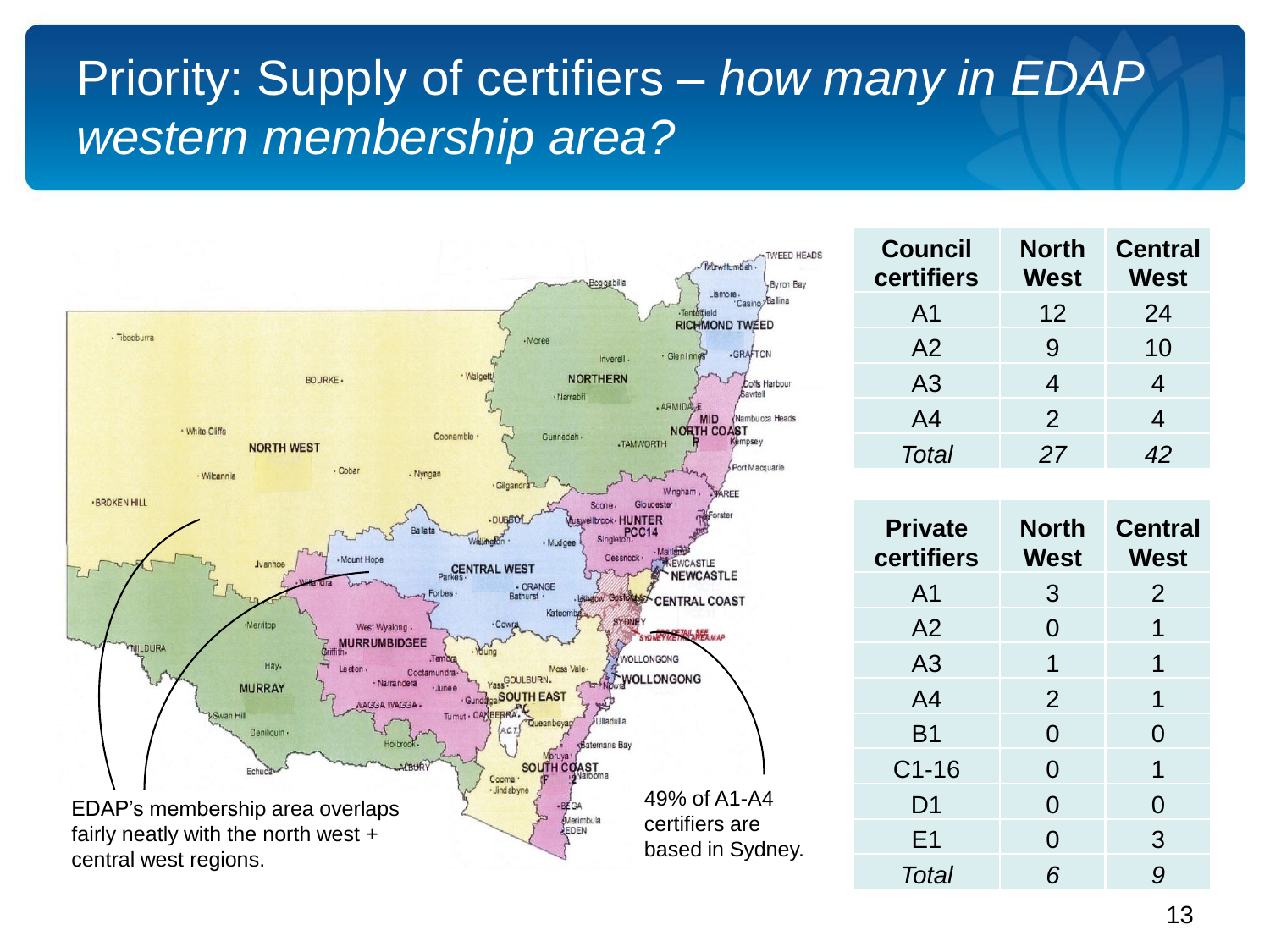# Priority: Supply of certifiers

- Attracting next generation of certifiers with new accreditation pathways
- More education courses and tools available online important in remote areas
- Clear entry points for builders and construction managers to become accredited certifiers
- Working with universities to provide relevant courses
- BP Act Review proposed three-year accreditation
- BP Act Review proposed accreditation of fire safety systems certifiers
- Certain E1 certifiers: authorisation to carry out minor works
- A5 accreditation (port infrastructure) introduced, and expansion of A1 authority to port infrastructure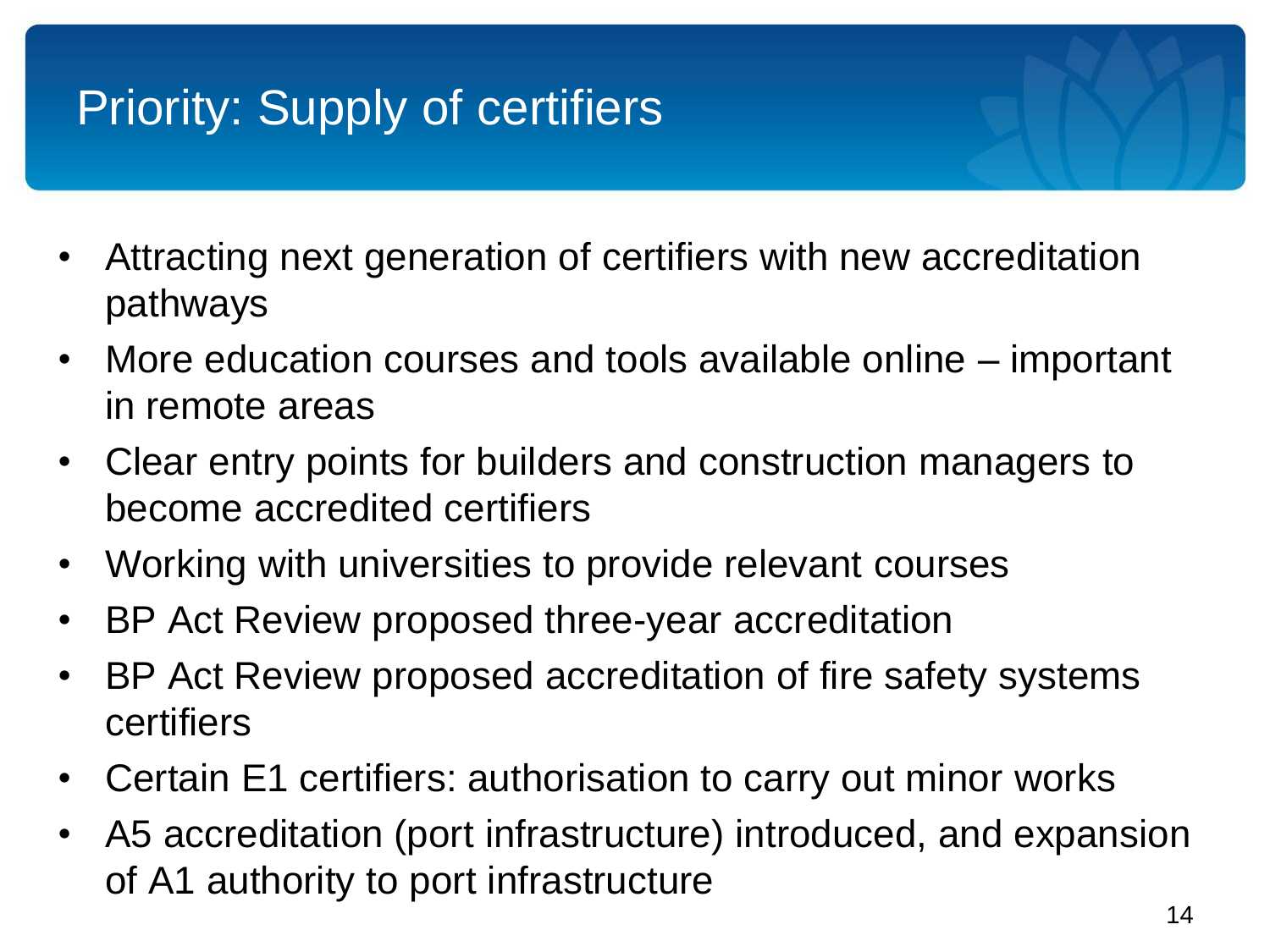### Priority: Certifier accountability and independence

- Ongoing business enhancement for faster complaint resolution
- Stronger disincentives: a focus on PINs for minor offences, and more publication of disciplinary outcomes
- Educational case studies on significant disciplinary outcomes
- More integration with Fair Trading on complaints where builder and certifier both at fault
- More guidance on certification function and role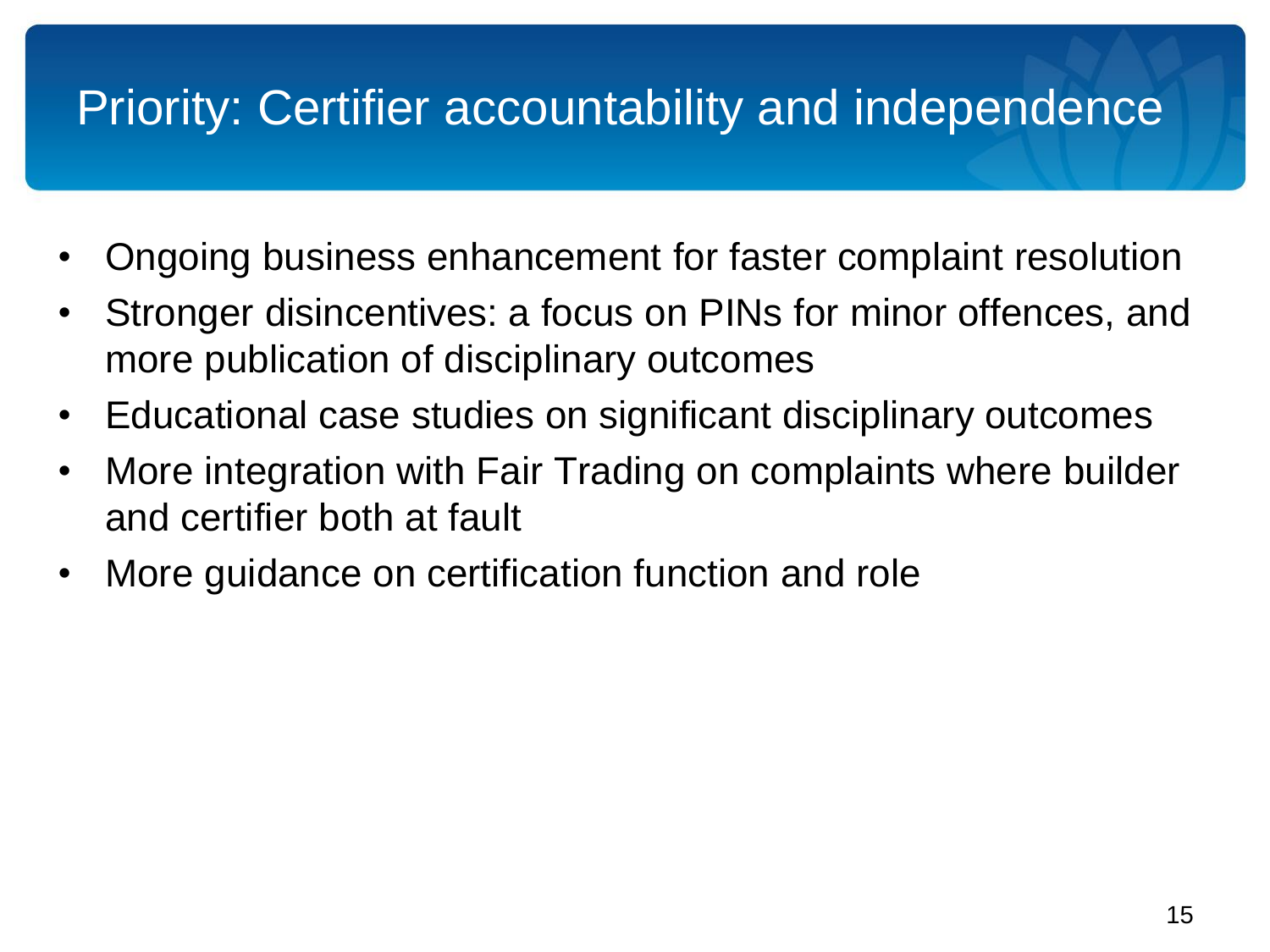#### Priority: Better policy and education

- Practice Guide and certifier/ council enforcement framework to be progressed if agreed by Government – awaiting response to BP Act Review
- Consultation on legislative proposals for improved occupation certificate regime, if agreed by Government
- CDC course evaluated and updated; approved education providers audited
- Setting CPD requirements for E1 certifiers 6 hours/yr
- Publication of swimming pool certification consumer guide
- A5 (port infrastructure) training course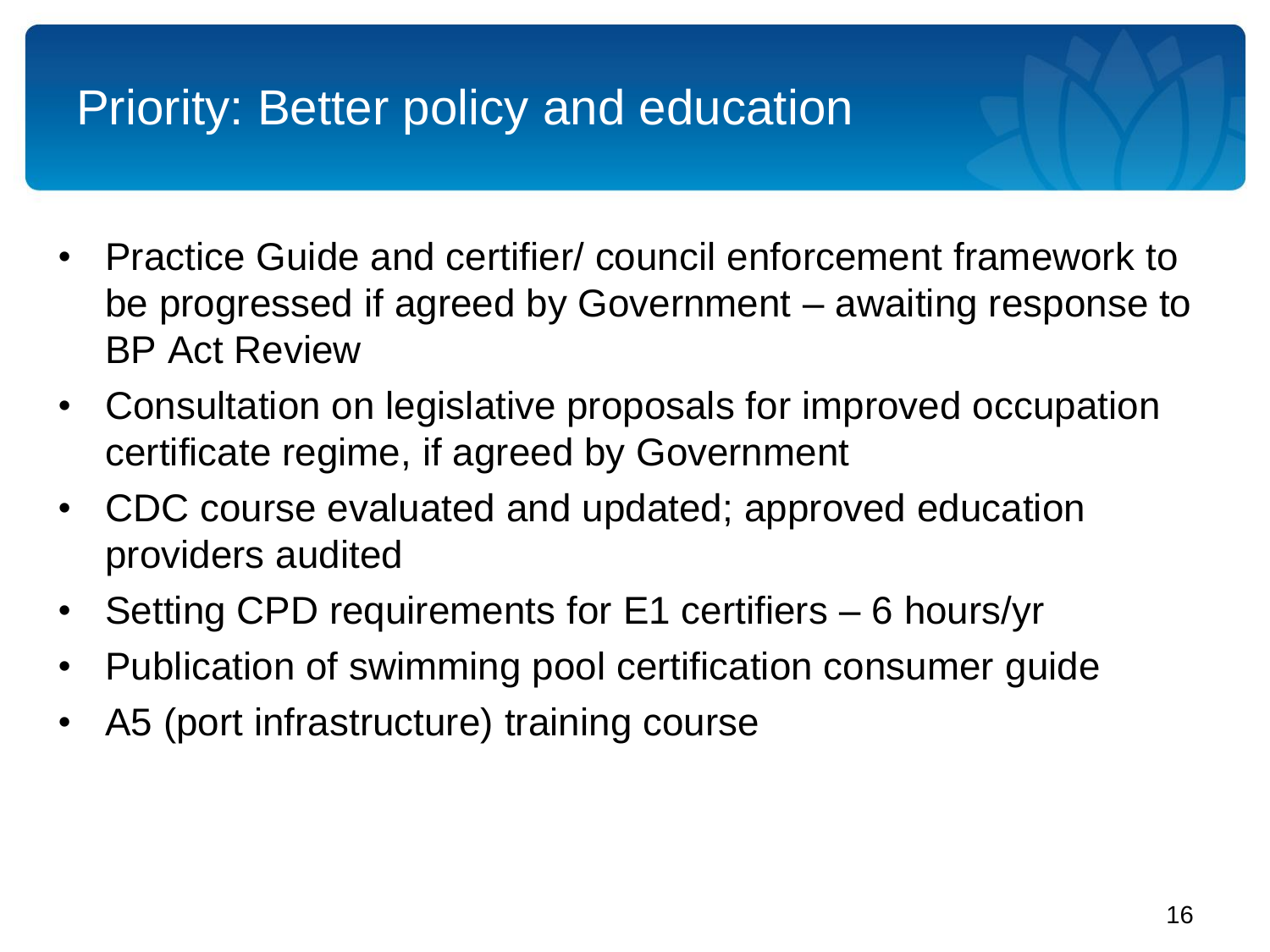#### How councils can help

Regional NSW sets an example for council/ private certifier cooperation in addressing non-compliant development.

Councils, continue your great work for your community:

- o **Work with** private certifiers to resolve development non-compliance, and take further action if certifiers exhaust their enforcement powers.
- o Remember, councils can act **at any time** to enforce development non-compliance, whether or not there's a private PCA.
- $\circ$  Councils are often first to receive a complaint and may be best placed to take the initial action – this resolves matters quickly and maintains confidence in the building regulation system.
- o Make sure all development certificates issued by the council are issued by an accredited certifier.